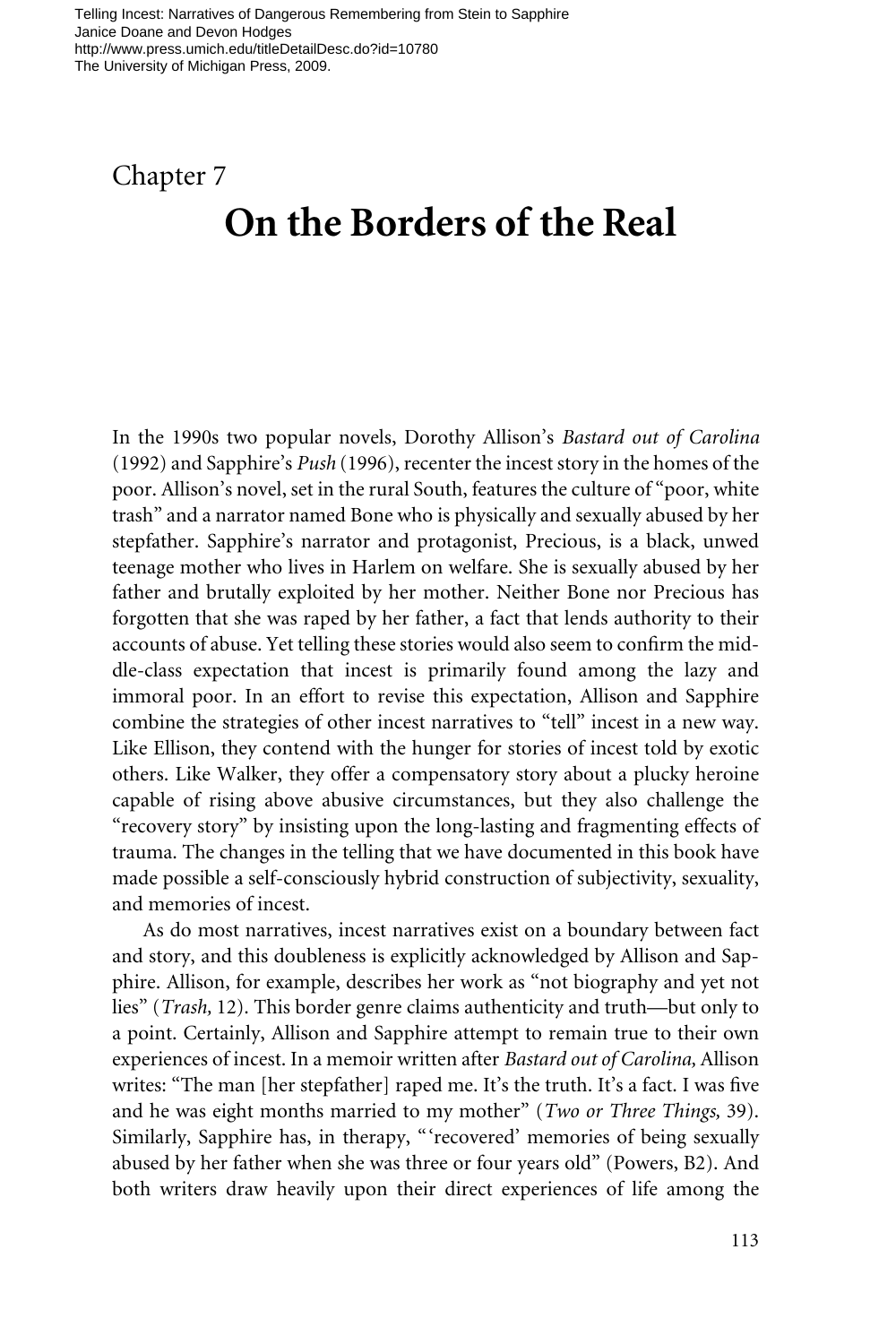underclass; Allison grew up in a "poor white trash" family, and Sapphire taught in Harlem, finding in one of her classes a direct model for Precious, a student who was a "single mother . . . overweight, HIV-positive," who had a "Down Syndrome baby by her father" (Powers, B2). These direct experiences further buttress the authority and "truth" of accounts that are also "not biography" or, better, not just autobiography.

Yet linking their novels to autobiographical experience lends them credibility and thus gains them a special hearing, as reviews of both novels indicate. A commentator in the *New Yorker* notes wryly that Sapphire's grim portrait of Precious "can make writers who think they've been truthful feel extremely jealous" (Rose, 48). And while a review of *Bastard out of Carolina* in the *New York Times* praises the artistry of Allison's novel, both the title of the review—"No Wonder People Got Crazy as They Grew Up" and a prominently featured sidebar about Allison's childhood—assure readers that this terrible story is based upon Allison's real-life experiences. Allison is a major new talent, claims the reviewer, who writes "in a manner as authentic as that of any credible autobiographer" (Garrett, 3). Yet Allison says in the same review that her story is not fully autobiographical: "I made her, Bone, a stronger child than I was—and more important—I gave her a way out . . . if the book had been autobiographical it would have been a lot meaner" (3). This admission that her novel mutes her life's meanness suggests that *Bastard out of Carolina* offers some of the comforts of the "recovery story."

As we have already seen, a "recovery" novel such as *The Color Purple* is structured to offer recovery and empowerment to beset, traumatized characters. This narrative model continues to appeal to writers and readers, and it is not surprising that Allison and Sapphire appropriate some of its drive to "heal." More interesting is how their novels both deploy and rupture the promise, conventionally made by autobiography as well as the recovery story, to tell a real and true story. Feminists have developed a compelling critique of realism that by now operates as a form of conventional wisdom.<sup>1</sup> At least since the early 1980s, when Catherine Belsey published her insightful book *Critical Practice,* realism has been understood as a system of representation that does not so much reflect the world as construct it. This constructed "real" world seems complex, true, and familiar precisely because it reflects a shared body of understanding that is called "the dominant ideology." The literary tradition of realism is one in which characters are represented as individuals implicated in, but often successful at rising above, their familial, social, and economic circumstances, and thus it reinforces the dominant ideology of individualism through an emphasis on the exceptional individual. So, for example, in *Bastard out of Carolina* and *Push*, reliable first-person narrators demonstrate how a female child, immersed in an abusive environment that is personal and social, comes to understand and provisionally transcend that environment. The advo-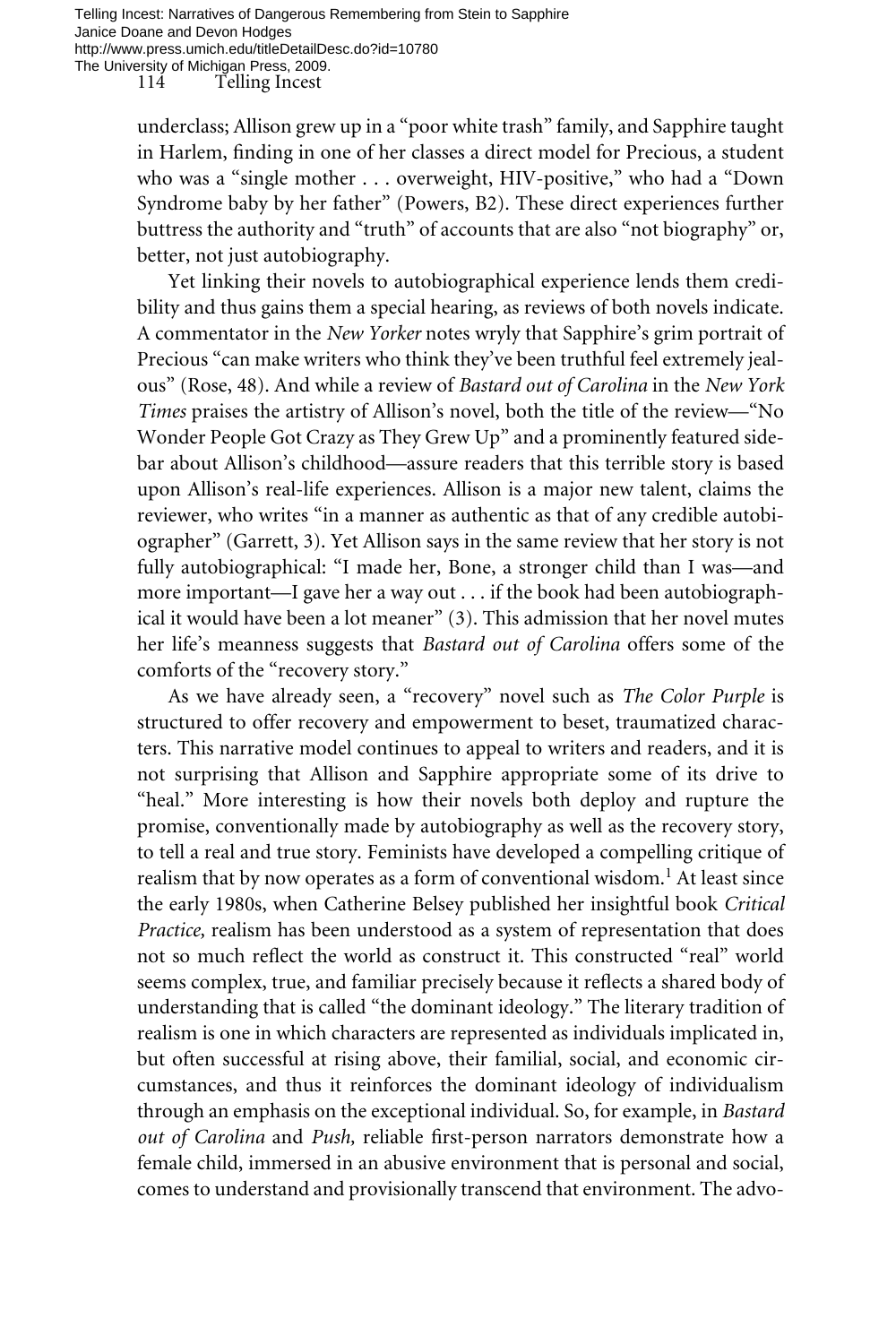cacy of realism by and on behalf of culturally marginal subjects, which is a serious plea for greater inclusiveness "in the real world," thus also risks embracing the values of an individualistic society that has crushed such people.

The constitutive tensions in *Push* and *Bastard out of Carolina* are related to this problem of individualism as portrayed in the realist novel. In both novels, the protagonist is featured as having a resourceful, autonomous "self" and, at the same time, as having been shattered by implacable external forces. Neither Bone nor Precious stands outside or fully escapes the forces that threaten to crush her. At the same time, neither is represented as absent of agency and desire. Indeed the child victim's intense desires and provocative modes of representation disrupt familiar expectations about the recovery novel and the autonomous individual at its center. The power to fragment is depicted as both a weapon employed by the protagonist (it is displayed in Bone's meanness and in Precious's use of poetry) and a weapon wielded by intrusive victimizers. This doubleness leads to the production of a subject who is not an "innocent," passive victim.

The active and "knowing" female subject is usually constructed in opposition to the innocent, good girl. We have already discussed why feminist scholarship about incest often dramatizes children's innocence: it hopes to challenge an oppressively gendered discourse about seductive children and adolescent girls that traditionally obscures the actions of powerful men. Yet the result is "monster talk" about monstrous adults and innocent children, talk that is open to the charge, recently reiterated by James Kincaid, that this discourse denies all sexual feeling to the child (3). And if children and adults both have sexual feelings, should we not talk about power because such explanation is "hostile to desire," as Kincaid also argues? (33). Clearly here is the familiar double bind: admitting to children's sexuality becomes a demand to forget that adult-child relationships are structured by asymmetries in power. The feminist incest story, whose central focus was on power imbalances within the family, insisted upon the innocence of the abused child in response to a dominant narrative that blamed incest on seductive girls. Allison and Sapphire create an alternative story that acknowledges asymmetries of power without sentimentalizing or desexualizing the female child. Indeed the refusal of innocence operates as a claim for agency.

Allison's victimized protagonist, Bone, is not an "innocent" child, although neither is she to blame for what happens to her. Belief in the child as essentially pure implicitly works to censor a child's sexuality as deviant and provocative; it also supports the emotional logic of good/bad used to maintain class hierarchy. Either the poor are naturalized—as being "always with us"—and in this guise understood to be innocently noble and hardworking, clean but unlucky. Or the poor deserve what they get because they have been bad: lazy and morally depraved. "I understood that we were the bad poor. . . . We were not noble, not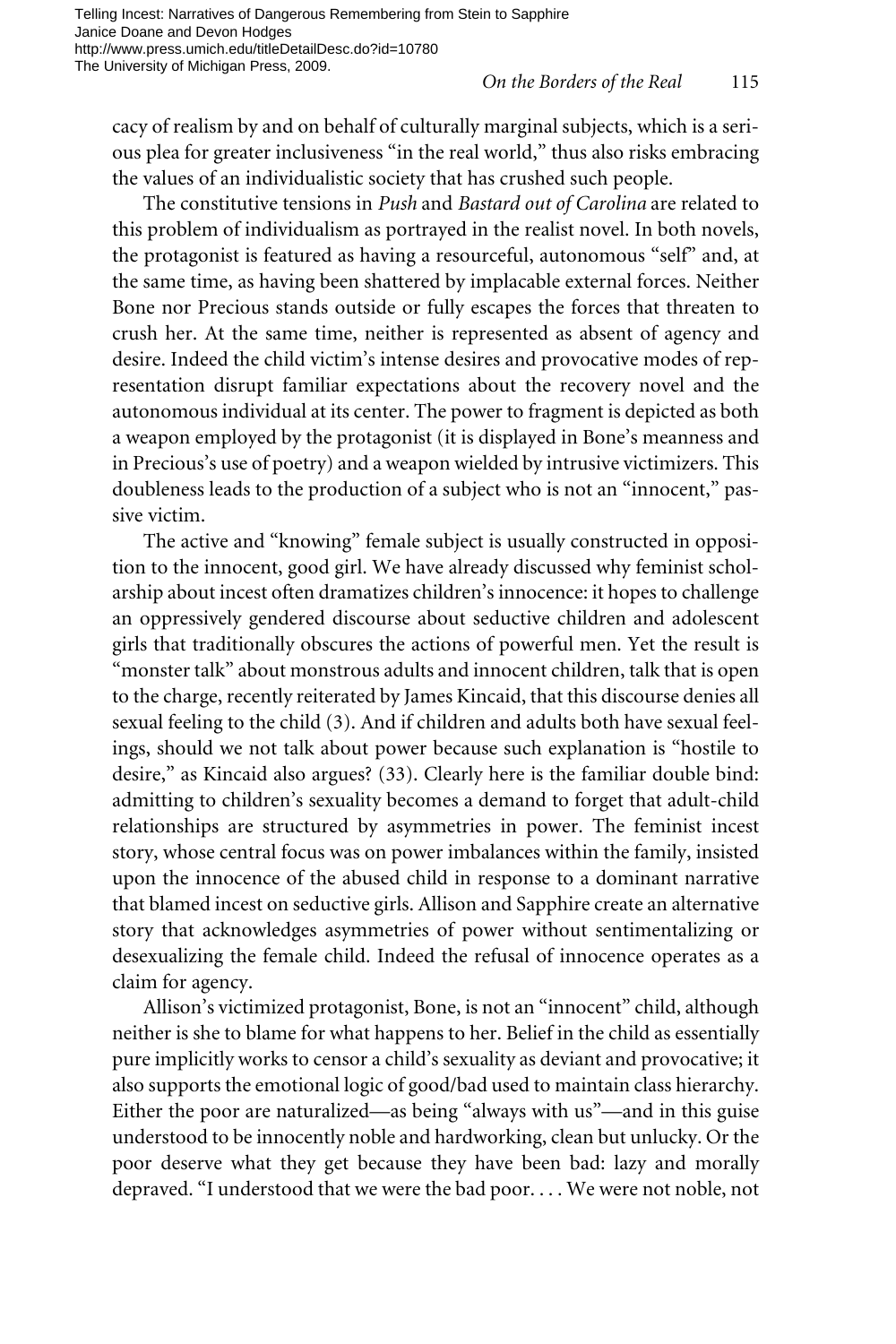116 Telling Incest Telling Incest: Narratives of Dangerous Remembering from Stein to Sapphire Janice Doane and Devon Hodges http://www.press.umich.edu/titleDetailDesc.do?id=10780 The University of Michigan Press, 2009.

> grateful, not even hopeful" (*Skin,* 18). Allison knows that by this logic: "My cousins and I were never virgins even when we were" (*Two or Three Things,* 36). For the poor, female child there is a double motive to expose the oppressive way in which notions of innocence operate. As Jenny Kitzinger points out, "Implicit in the presentation of sexual abuse as the 'violation of childhood' is an assertion of what childhood 'really' is, or should be. The experience of abuse is contrasted with the 'authentic experience of childhood': a carefree time of play; an asexual and peaceful existence within the bosom of the family. The quality of childhood that is most surely 'stolen' by abuse is 'innocence.'" This view "stigmatizes the 'knowing' child," whose world does not conform to the ideal (157–58).

> In Bone's world, children have sexual desires, and adults talk frankly about sex. The bosom of her family is hardly peaceful, and nobody is carefree. As does Toni Morrison in *The Bluest Eye,* Allison depicts a world that hardly meets idealized white middle-class norms. But Pecola and her family are trapped in a world where their feelings of helplessness and rage turn in upon themselves. By contrast, Bone appreciates her white trash family's social class as the source of her dissident perspective: "We're smarter than you think we are. I felt mean and powerful and proud of all of us, all the Boatwrights who had ever gone to jail, fought back when they hadn't a chance, and still held on to their pride" (*Bastard,* 217). The social and economic forces that create the Boatwrights' poverty also fuel them with the rage to fight back and resist. Yet Morrison may not make the same claim for the Breedloves or the McTeers because she is aware that African-American "meanness" is too threatening to white readers. The Boatwrights' "meanness" may be more permissible, for the white poor are expected to be "mean" but not genuinely threatening to the status quo.

> Allison claims to write in a spirit of revenge: "I am the meanest writer I know how to be. Because, to change people, you have to crack them, and at the core of that is breaking their hearts" (Jetter, 57). To perform this kind of "breaking," she must be more than permissibly mean—and so her novel must challenge the benign assumptions of the recovery story. One way to do this is to draw upon the resources of the earlier "feminist story," which dramatizes male violence against women and children. Allison's embrace of violence in the telling of the incest story disrupts those feminist practices that assume violence is always bad and male. Much feminist antiviolence rhetoric has focused upon how violence has been directed at women, and how responding in kind perpetuates a cycle. And in difference feminism, the very identity of women is posited as more therapeutically nurturing than an opposed and essentially violent male identity. Yet as Pamela Haag writes in her overview of the feminist debates about violence and victimhood, "while most thoughtful feminists within the academy—and many without—have sensed that identity politics and a therapeutically absorbed feminism are irksome and ideologically inade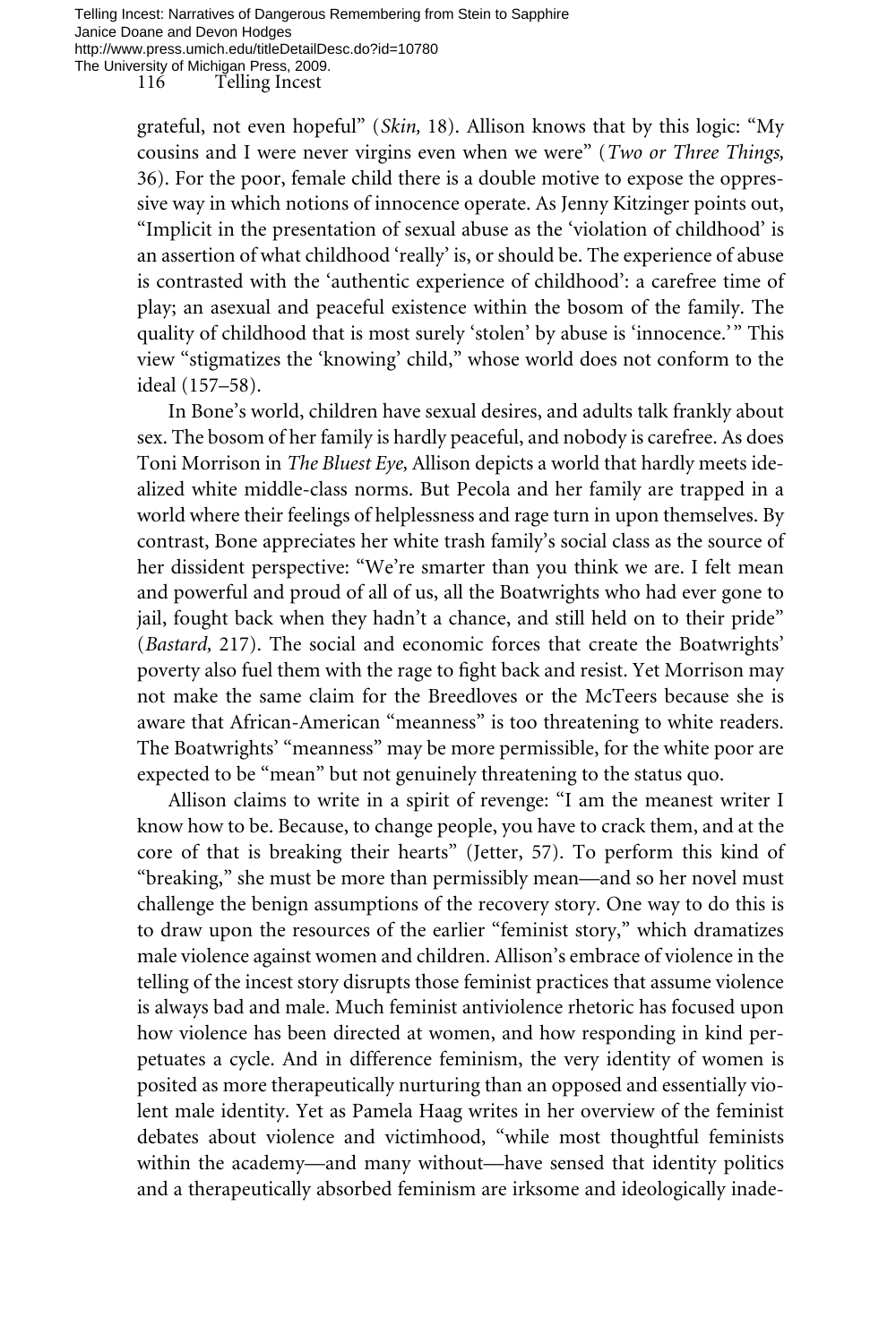quate, the alternative seems to offer either an obliteration of the victim at the hands of a delusional, rugged-individualist discourse of 'free creatures' or an abstract directive to denaturalize the concept of sex difference that historically has organized the feminist critique of social relations" (24). For the feminist novelist aware of these issues, the task is to contextualize violence without losing track of gender and to create a victim neither innocent nor blamable, neither passive nor free.<sup>2</sup>

For Allison to want to crack the hard hearts of her readers in need of changing might at first sound like what the perpetrator of her story, Daddy Glen, does to the young victim, Bone. But admitting to both the desire and the pleasure, as Allison's novel does (and as she has in interviews), of being mean, aggressive, and angrily vindictive acknowledges and makes use of these hostile feelings to build a different story about women, violence, and sexual abuse. The feminist story, however, is still structuring Allison's novel insofar as it blames patriarchy for what happens to Bone. The "meanness" of Bone's world comes not only from its grinding poverty and hunger and limited horizons, but from the attitude of its male inhabitants. Physical meanness is gendered, figured in the uncles who are described as "invariably gentle and affectionate" with Bone and her cousins. But

half the county went in terror of them. . . . Only when they were drunk or fighting with each other did they seem as dangerous as they were supposed to be. . . . My aunts treated my uncles like over-grown boys—rambunctious teenagers whose antics were more to be joked about than worried over and they seemed to think of themselves that way too. . . . Men could do anything, and everything they did, no matter how violent or mistaken, was viewed with humor and understanding. (22–23)

Yet no matter how much the uncles terrorize other adults in the county, they never terrorize children.

This particular form of meanness is left to Daddy Glen, who comes from a prosperous middle-class family, and whom Bone's mother Anney marries, ironically, to gain respectability. White trash men may be mean and vicious, but it is the terrifying aggression of white middle-class men directed toward those weaker that is the cruelest. And Daddy Glen's "meanness" is mirrored in other white middle-class institutions, such as the bureaucrats at the county courthouse who refuse to correct Bone's birth certificate and the "meanness" of the sheriff who, though he intends to help Bone, only manages to badger her for information about her abuser. Bone has already absorbed the lesson that the law does not serve white trash; it only fines, harasses, and imprisons them.

There is a double sense of meanness in the novel. Meanness is linked to love and resistance but also to cruelty and destruction. Bone learns from her aunts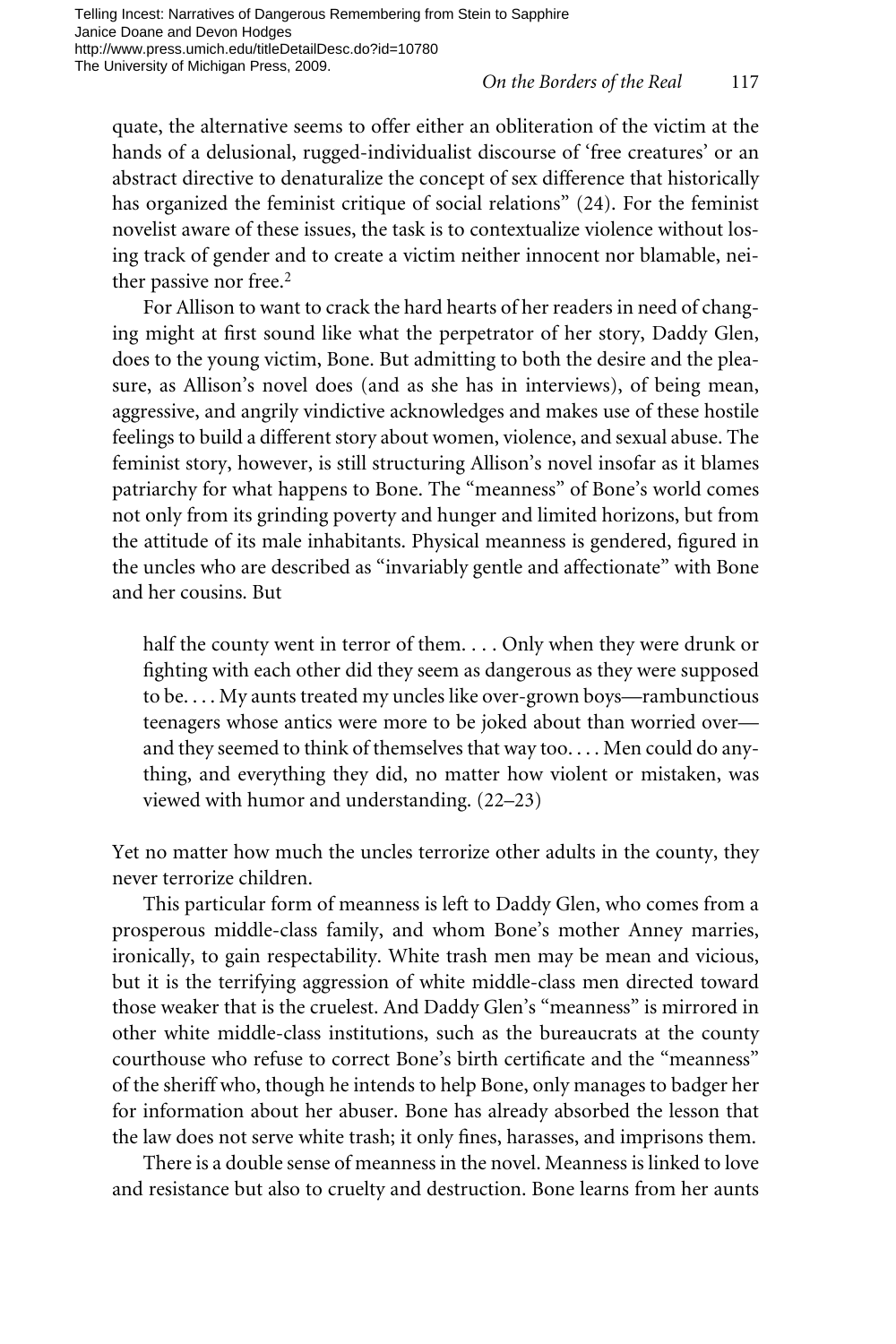that women love men who are mean, another lesson that challenges the feminist story about women's innocence. As Aunt Ruth puts it, "that's what Earle is, a hurt little boy with just enough meanness in him to keep a woman interested" (25). Part of the appeal of the mean boy is indeed that he himself is "a hurt little boy." Not only is Earle hurt, but Glen too is hurt (and mean because of it) by *his* father, who rejects him and makes him feel less competent than his successful brothers. Bone's mother, Anney, explains her attraction to him in precisely these terms: "Anybody can see how Glen got bent, what his daddy's done to him. I an't never seen a boy wanted his daddy's love so much and had so little of it" (132). She adds, "It was like looking at a little boy, a desperate hurt little boy. That's when I knew I loved him" (133). Women in this configuration of relationships are the mothers and nursemaids to their mean little boy-men.

While it looks like the Boatwright women are the sympathizers and nurturers, they too are mean, even in the desire to love. In the intense focus on their love for these mean but hurt little boys, there is a familial pattern of neglect of girls. Granny favors her boys, neglecting her girls. Aunt Ruth has driven away her daughter DeeDee, who is sick of picking up after her brothers and taking care of her debilitated mother. Women's love for their partners has another kind of meanness, in that it often comes at the expense of children's needs. Aunt Alma destroys her house and furniture and terrifies her children and claims she wants to kill her husband Wade only because she loves him; and even Aunt Raylene, who loves a woman, nearly brings herself and her lover to destruction by making her lover choose between her child and Raylene. Most important to Bone, her mother's love for Glen almost always takes precedence over her desire to protect her daughter.

The cycle of neglected women-girls loving their hurt men-boys rather than their children who grow up to be hurt men-boys or abused, neglected girls has its emotional fulcrum in deprivation, which is compounded by the hunger and economic distress of the characters. In one vignette, Bone and her sister, with only soda crackers and ketchup to eat, dream of pretend meals. In another scene, Bone, forced by her mother to return stolen candy to a bloat-bellied store manager at Woolworths, feels a hunger and rage in the back of her throat that reminds her of a similar hunger that "would throb and swell behind [her] tongue" (98). This hunger makes Bone want "to hurt somebody back" (98). She pulls roses off the bushes at Daddy Glen's father's house, and she gets her revenge on the manager of Woolworths by using a trawling hook, trash found in the river, to break into the store, not stealing from it but smashing counters and leaving it to be looted. It is no wonder, then, that one of Bone's own masturbatory fantasies has to do with a raging fire, an apocalyptic, destructive symbolic vehicle that conveys both her own terrible anger at her abuse and lack of protection from those who should love her, as well as her triumphant escape.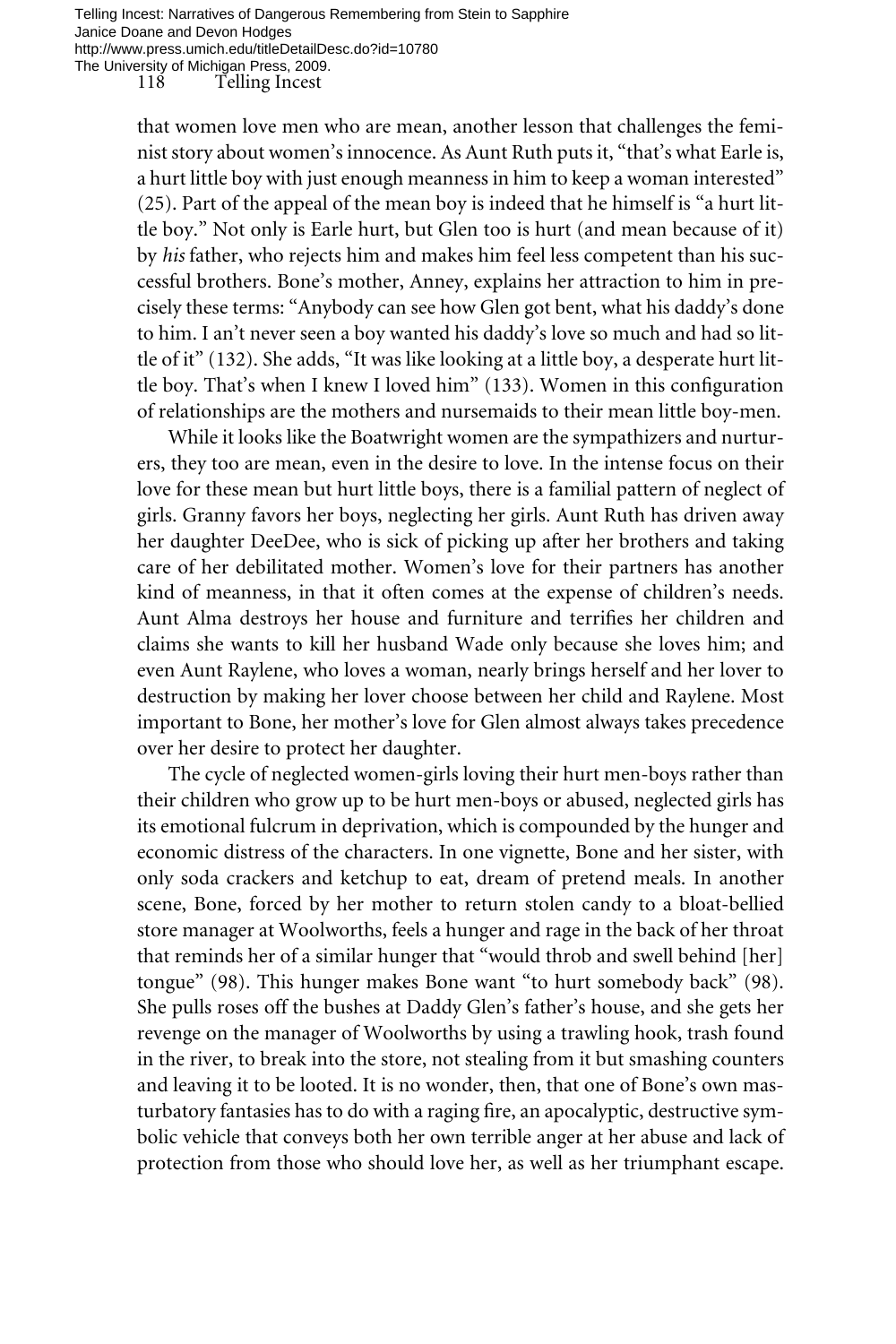Telling Incest: Narratives of Dangerous Remembering from Stein to Sapphire Janice Doane and Devon Hodges http://www.press.umich.edu/titleDetailDesc.do?id=10780 The University of Michigan Press, 2009.

## *On the Borders of the Real* 119

By showing that this form of destructive love is both a familial pattern and a dimension of the family's economic circumstances, Allison lifts the novel away from blaming individuals, while still refusing to make these individuals innocent and desexualized.

The representations of sexuality, meanness, and rage in the novel humanize the characters. And given that white trash culture is often made to seem less than fully human, this appeal to human nature is strategic. *Bastard out of Carolina* suggests that sexuality is human primarily in its excessiveness. Like a fire, it is that which always threatens to rage out of the characters' control. And in its very excessiveness, it addresses, though it never resolves, the characters' immense sense of deprivation. Daddy Glen, the black sheep son of a middleclass family, is emotionally suffering from rejection by his father. Glen is so angry that he loses job after job, losses that exacerbate his sense of economic distress; he is so angry over his failure and inability to provide that he punishes Bone by beating her. That Glen, from a solid, prosperous middle-class family, gets caught in a cycle of deprivation and rage aligns him with the white trash family that he marries into. The uncles grant him some respect, as does the grandmother, when they discover that the "berserker rage that would come on him was just a shade off the power of the Boatwrights' famous binges" (100).

This identification of Glen with the uncles also extends to Bone, a child suffering from both economic and emotional deprivation similar to his own. His sexual abuse of her punishes her as his father punished him and is for him a source of pleasurable authority. The story he tells himself and others to rationalize this punishment is that he is keeping Bone in line: "Someone has to love her enough to care how she turns out" (107). Minor infractions, often imagined, serve as triggers. Though the actual beatings and abuse are nothing but terrifying and painful, Bone creates a masturbatory fantasy that allows her to re-create the punishment so that not only is she pleasurably reliving the event but controlling it. She fantasizes that as she is being beaten, she is proud and defiant and that people are watching her: "I was wonderful in their eyes" (112). In these scenarios, she is in control and special.

In fantasy, then, Bone finds a way to express her anger, make up for a sense of deprivation, and gain control. Danger and sexuality are linked for her, but she is not hurting anyone the way Daddy Glen does. As Ann Cvetkovich points out, Bone masters the trauma of sexual abuse by repeating it in fantasy, with the difference of creating authority and agency for herself. Thus Bone's fantasies become a way to manage and control, without disowning the violence and aggression that have constituted her as a sexual subject. But what cannot be fully recuperated is her sense of self-worth. "I was ashamed of myself for the things I thought about when I put my hands between my legs, more ashamed for masturbating to the fantasy of being beaten than for being beaten in the first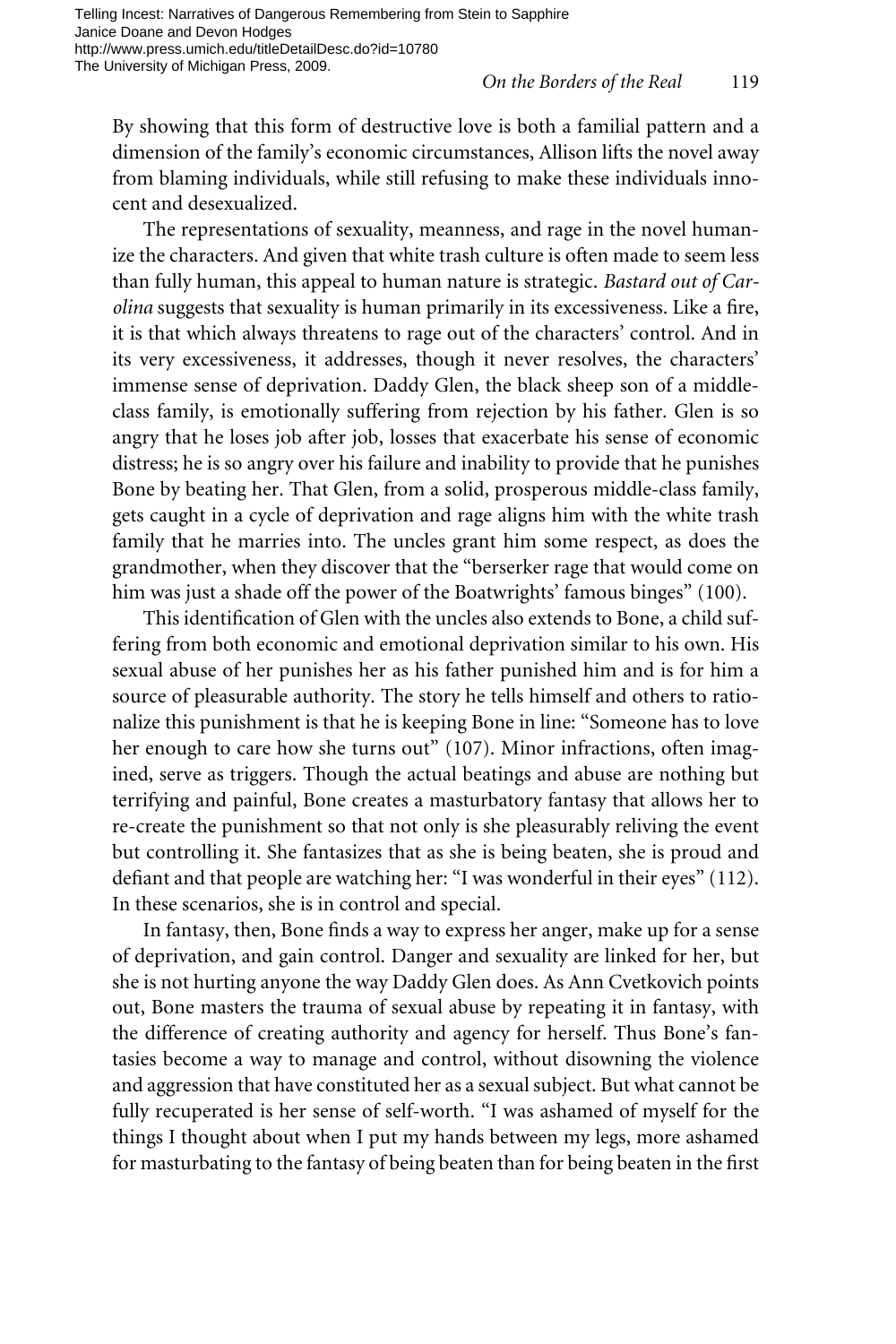120 Telling Incest Telling Incest: Narratives of Dangerous Remembering from Stein to Sapphire Janice Doane and Devon Hodges http://www.press.umich.edu/titleDetailDesc.do?id=10780 The University of Michigan Press, 2009.

> place. I lived in a world of shame" (112–13). Her sense of shame exceeds the pleasure of the fantasy, ultimately making her feel guiltier about the fantasy than about the abuse.

> Bone's shame over her fantasies helps to insure her silence about her abuse, but other factors contribute to her unwillingness to speak, even to a sympathetic listener. After offering Bone an explanation for Glen's hatred of her: "There's a way he's just a little boy himself, wanting more of your mama than you, wanting to be her baby more than her husband" (123), Aunt Ruth gently invites Bone to confide in her by asking Bone if "Daddy Glen ever . . . well . . . touched you? . . . ever hurt you, messed with you?" (124). Bone knows perfectly well what Aunt Ruth is referring to, "that thing men did to women. I knew what the act was supposed to be, I'd read about it, heard the joke. 'What's a South Carolina virgin? 'At's a ten-year-old can run fast'"<sup>3</sup> and commands herself, "Tell her . . . Tell her all of it. Tell her" (124). But she cannot bring herself to say anything more than that Glen scares her by the way he looks at her. It is not simply shame that silences Bone; she has been given her cues from Aunt Ruth as well. Ruth's face grows increasingly pink with embarrassment even as she sympathetically persists in questioning Bone. Ruth's embarrassment, Bone's shame, and her association of rape with a "joke" reinforce her reluctance and, finally, her inability, to tell.

> As Allison herself has pointed out about *Bastard out of Carolina,* the story's emotional center is the damaging failures to protect Bone rather than the abusive acts themselves (Strong, 96). As the scene with Ruth reveals, however, the individual "failures" of the adult women in this particular culture are so intertwined with unquestioned beliefs about their men and the rightness of expected patterns of behavior that there is no "outside" for any one individual to appeal to. Neither does the violent vindictive beating that the uncles administer to Glen as both punishment and warning serve its purpose; rather, it seems to backfire in the even more horrifying rape of Bone at the end of the novel.

> Although Bone is not protected by the adults in the novel, she does take it upon herself to protect her mother, and her protective impulse is another reinforcement for Bone's shamed silence. Even her final departure from her mother reflects an adultlike and still protective recognition that her mother needs Glen. Bone, then, never really tells her story. Nowhere in the novel does Bone ever say that Glen beats or rapes her. Physical signs and acts must speak for her: An x-ray shows that her coccyx is broken; her Aunt Raylene sees her bloodied legs; her mother discovers Glen raping Bone. In what she has described as an effort to make sure that her novel was not pornographic, Allison is careful not to graphically represent Glen's sexual abuse of Bone, especially because it is Bone's emotions that she wants to place in the foreground (Jetter). But at the same time, Bone's silence, meant to protect her mother, is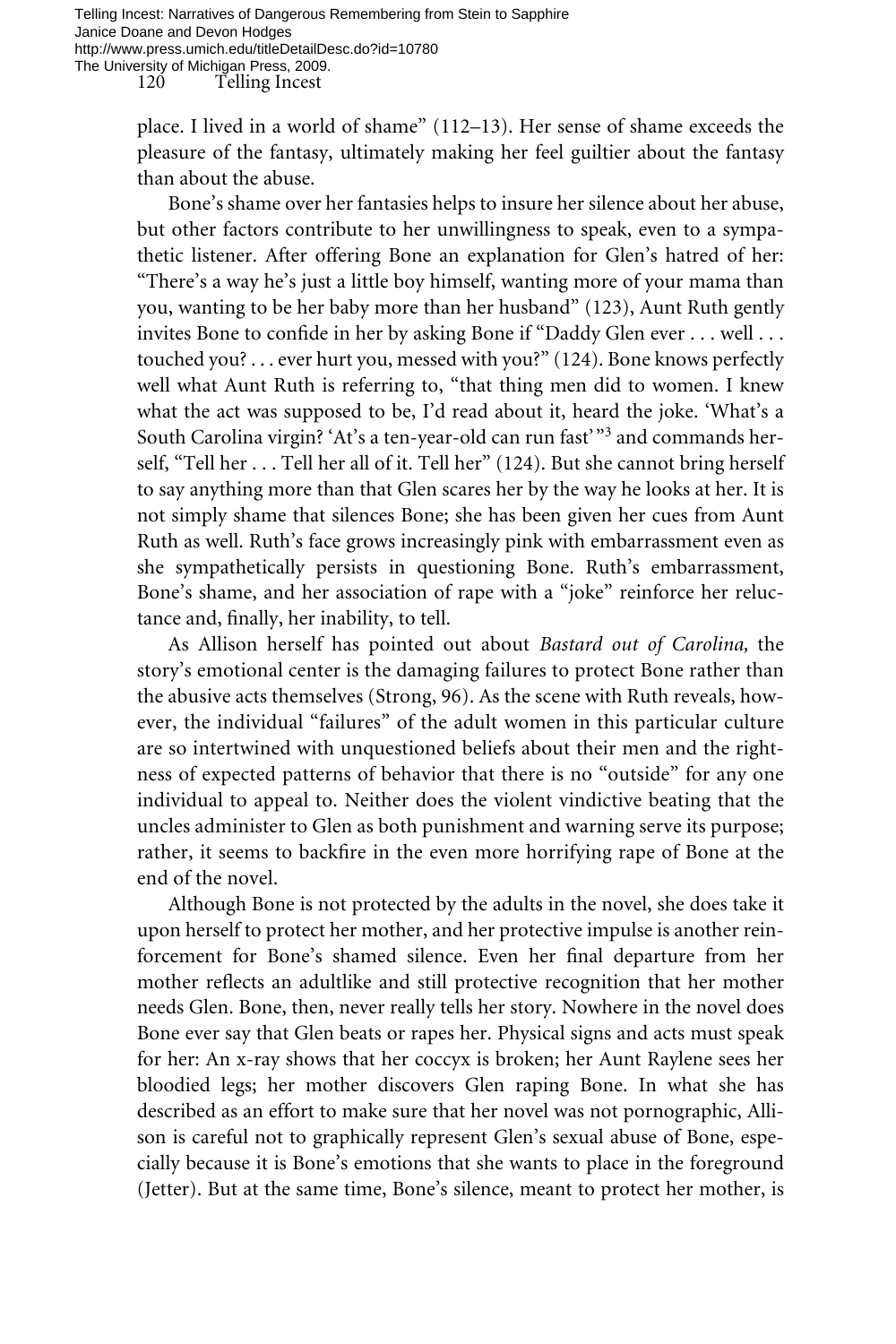also Allison's silence. Allison's need to protect her family and her class, while also refusing to make her characters "innocent," constructs a gap within the novel. On the one hand her story reveals the secrets of "white trash," the neediness, anger, and meanness, and on the other hand it conceals and protects.

By making Glen the villain, Allison uses the abuser to blame middle-class patriarchy and capitalism as the source of white trash misery. Because white trash have little power in this world, they can, in a way, be mean, drunken, and enraged without having much impact. Their destructive acts are figured as a series of childish pranks. One impulse behind the novel's muting of meanness may be a form of class loyalty that emerges in a lyricism that celebrates the landscape, the food, the gospel singing, and the strength and endurance of the women, all of which are conventional literary ploys for representing the "authentic" southern poor. But because of Allison's own rage at her family's and her mother's inability to protect her or themselves, and because she does want revenge, the novel torques on the counterimpulse to reveal as well as conceal the helplessness of these impoverished, blind adults. Bone never can tell her mother about the abuse because her mother, as well as the other women in her family, cannot hear what she is saying. Perhaps they do not need to hear this story: her hurt is not, for them, the primary one. Their paradigm for understanding their men as hurt and wounded boys, and their function of saving them, precludes any ability to save Bone. Bone will die if she does not save herself by escaping.

Bone, then, is not simply a survivor of sexual abuse. She also survives growing up in poverty, a culture she depicts as a trap in which helpless and mean adults neglect and abuse children who perpetuate the cycle. There are no options *within* this culture for, as Bone puts it:

Growing up was like falling into a hole. The boys would quit school and sooner or later go to jail for something silly. I might not quit school, not while Mama had any say in the matter, but what difference would that make? What was I going to do in five years? Work in the textile mill? Join Mama at the diner? It all looked bleak to me. No wonder people got crazy as they grew up. (*Bastard,* 178)

To say that a child's options only point to the dead-end road of craziness is to dramatize the terrible constraints of her class—the same class that Allison wants to celebrate. Given this contradiction, it is not surprising that Allison does not enthusiastically endorse Bone's success at surviving her experiences. Bone's shame and guilt are not simply a sexual guilt, but a more complex form of survivor's guilt.

In an interview, Allison points out that her own "escape" from her family created an excruciating double bind.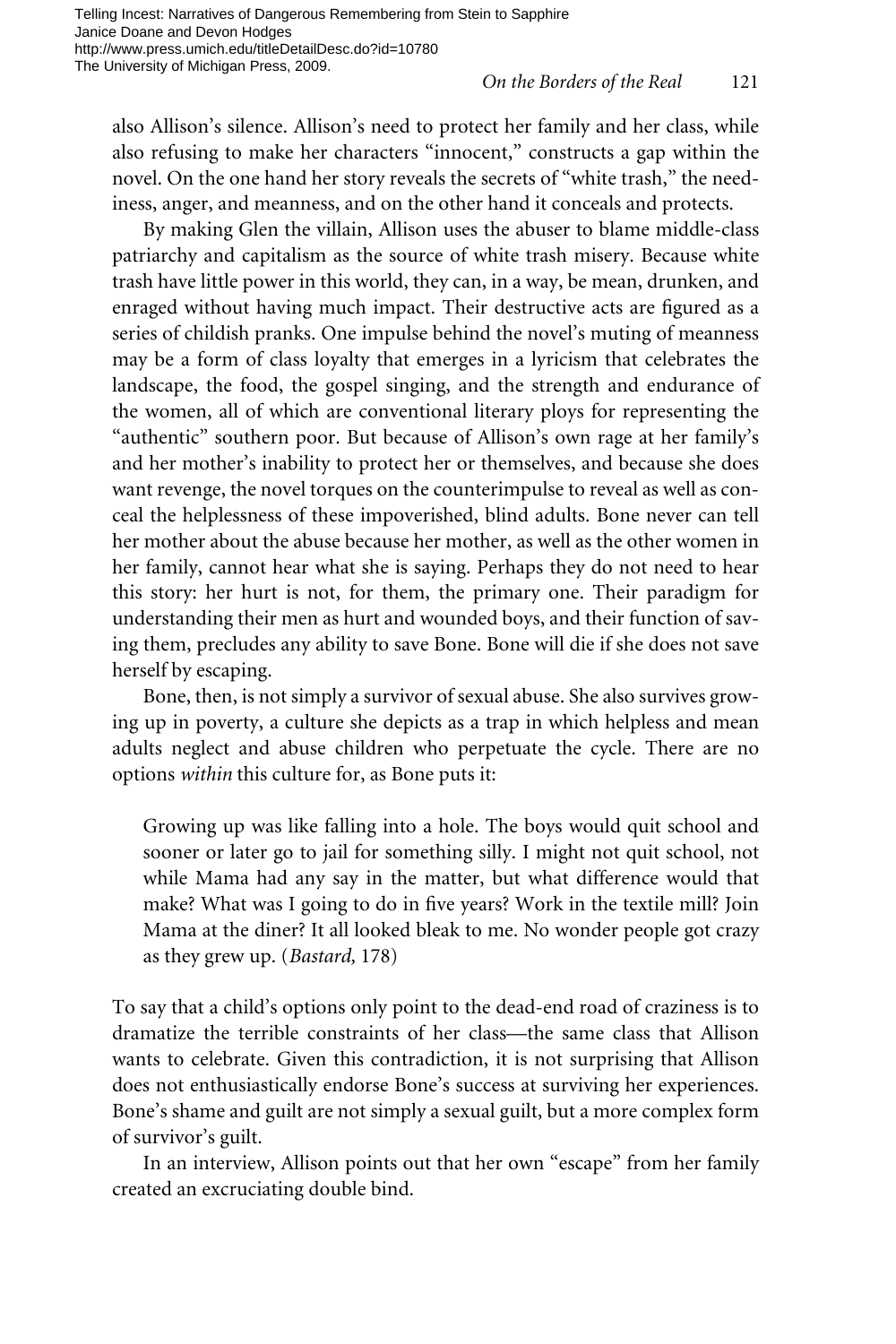Survivor guilt is so deep. I'm convinced that to be worthy of having survived when all these people I loved didn't survive, there's got to be something huge that I'm supposed to do. . . . The world would like us to believe that if you do well, if you do anything successful, you are proof that everybody else in your family is worthless. (Strong, 97)

The celebration of survivorship in therapeutic feminist culture does not acknowledge the dark side of survivorship or that it can have more than one origin. The popular recovery narrative extols the importance of a community of nurturing women who empower incest victims and provide "safe" places, but Allison, who figures just such a comforting and healing community in the Boatwright aunts, shows its investment in passive constructions of femininity and oppressive forms of heterosexuality that are inimical to Bone's safety.

Lesbianism certainly might offer an alternative to this traumatized and traumatizing form of femininity. In the novel, Aunt Raylene seems to suggest this way out. Late in the novel, Bone learns that Aunt Raylene ran away to the carnival where she worked like a man, "cutting off her hair and dressing in overalls" and calling herself Ray (179). And in the novel's last chapter, Aunt Raylene tells Bone that she "made the woman I loved" choose between Raylene and her child (300). Because Allison is herself a "cross-eyed, working-class, lesbian" who has explicitly discussed how her lesbianism saved her, the links between Allison and the fictional Raylene and Bone are easy to forge (Jetter, 54).<sup>4</sup> Ann Cvetkovich argues that Bone finds in her "queer childhood sexuality" a form of agency that is both a fantasized and a real way of acquiring power (369–70) and that Aunt Raylene is a "displaced marker of Bone's queer sexuality, if not her incipient lesbianism" (371).

The idea that "incest makes you queer" is a powerful and dangerous one. One of the strengths of Cvetkovich's article is that she is willing to discuss the limitations and possibilities of this idea. Because, as Rosaria Champagne has shown, false-memory syndrome proponents use a family values rhetoric and have engaged in lesbian-baiting, they have created a climate in which admitting to a link between survivorship and lesbianism might fuel homophobic attacks on survivors, whose legitimacy as truth-tellers is already precarious (167–92). And, of course, positing sexual abuse as a "cause" of lesbianism is also a way of pathologizing it, though as Allison has remarked: "if people really believed that rape made lesbians, and brutal fathers made dykes, wouldn't they be more eager to do something about it?" (*Two or Three Things,* 46). Cvetkovich's own smart way of breaking the silence is to register her surprise and dismay at the recovery movement's timid disavowal of the connection between coming out as a survivor and coming out as a lesbian: "As someone who would go so far as to claim lesbianism as one of the *welcome* effects of sexual abuse, I am happy to contemplate the therapeutic process by which sexual abuse turns girls queer"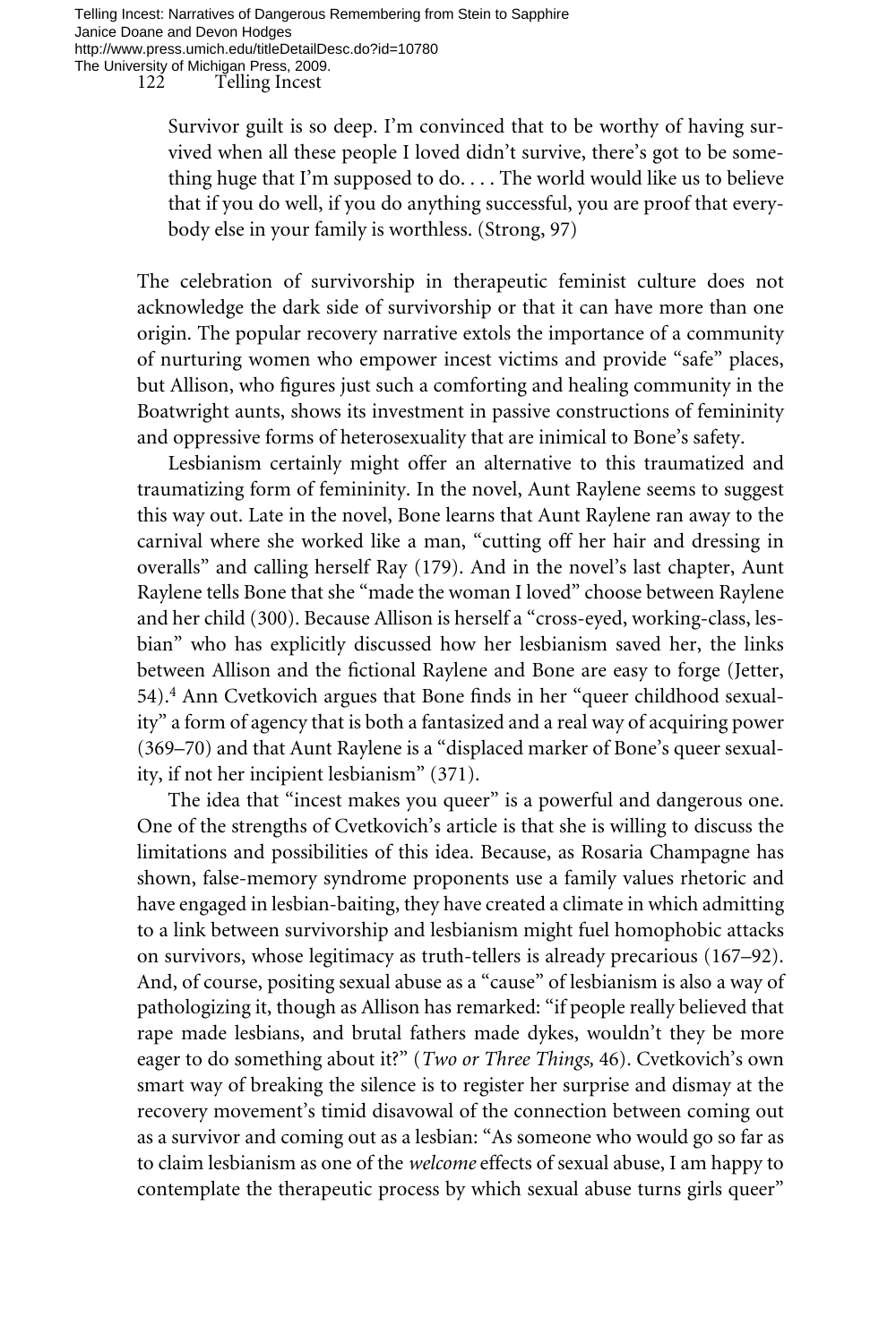$(357).$ <sup>5</sup> She uses the word "queer" to emphasize the unpredictability of the outcome of this object choice, yet her revealing exploration of *Bastard out of Carolina* creates a trajectory that consolidates Bone's sexual identity ("incipient lesbianism") as Allison does not. Cvetkovich knows she is looking for something that is not quite there: "Allison stops short of the autobiographical connection that would explore lesbianism's presence in Bone's queer sexuality, perhaps out of fear of the dangers of linking incest and lesbianism" (371). The problem with this explanation is that it emphasizes Allison's "fear," when Allison may have other reasons for refusing to make sexual identity a key.

What is also queer about Bone is her anger. Anger, abuse, poverty, brokenness, and raging need are what Allison writes about, and they represent the most potent danger to the comforts of the recovery story and its creation of imaginary "safe" havens. As she has written, "It was my anger that my aunts thought queer, my wild raging anger. Temper they respected in a boy and discouraged in a girl. That I slept with girls was curious, not dangerous" (*Trash,* 100). Allison's anger is "queer" to her aunts because the women Allison knows best take "damage until they tell themselves they can feel no pain at all" (*Two or Three Things,* 8). Allison crosses conventional gender lines not in terms of whom she sleeps with but by allowing herself to appropriate the energy of "wild" and boyish temper. The implication is that without exceptionally queer anger, bone-true stories about sexuality, racism, poverty, and violence cannot be told by women, much less believed. To get her story told, Allison must "pour blood on the floor to convince anyone that every word I say is true" (*Two or Three Things,* 51).

Yet the novel's ending does not "pour blood on the floor," is not that "mean." Where is Bone's anger in the concluding sentences of the novel? "I was who I was going to be, someone like her, like Mama, a Boatwright woman. I wrapped my fingers in Raylene's and watched the night close in around us" (309). But if Allison relies upon the narrative trajectory of recovery, she also reveals the darker side of its creation of the mythically strong and exceptional woman. Without undermining the necessity for such strength (a source, after all, of survival), she reveals, first, that her mother's and aunts' strength unwittingly perpetrates a cycle of infantilizing men, and that Bone's strength and identity have been seriously compromised by the trauma of her experience. As a result, at the end of *Bastard out of Carolina,* there is no clear consolidation of Bone's identity within a harmonious context such as the one provided for Celie at the end of *The Color Purple.* Allison herself reveals that while she had the strength to break out of this cycle, her ability to do so relied as much upon her enormous anger as upon a supportive sisterhood, and that a legacy of trauma, survivor's guilt, will always be with her. Allison's novel might serve as a cautionary tale for feminists caught up in the heated exchange about incest that so often seems to position strong women and reasonable feminists against hyster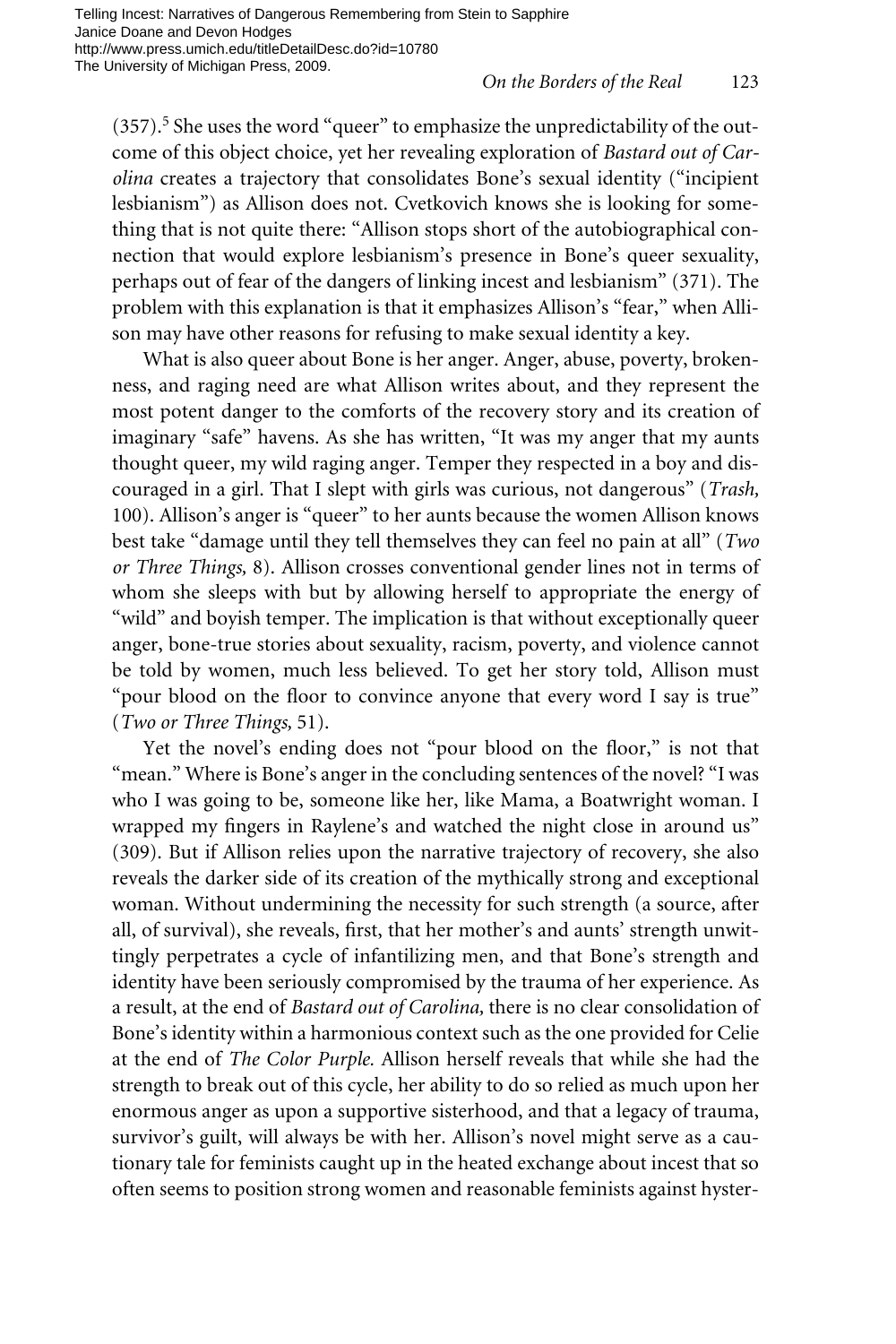ical victims and their gullible supporters, a positioning that never seems to inspect what women's "strength" relies upon or perpetrates.

In *Push* Sapphire also constructs a story of affirmation and survival, but in doing so, she self-consciously makes explicit, and a matter of some debate, the writing choices an author must make to attract an audience and gain its sympathy. Basing her protagonist upon a real person and her gritty urban life, Sapphire departs from *The Color Purple*'s (and to a lesser extent, Allison's) rural nostalgia. Precious makes the point that

one of the critizisms of *The Color Purple* is it have fairy tale ending. I would say, well shit like that can be true. Life can work out for the best sometimes. Ms Rain [the teacher quite obviously based upon Sapphire herself] love *Color Purple* too but say realism has its virtues too. (85)

*Push* reveals the conflicting desires behind this dialogue: an optimistic desire that life work out for the best for deserving people vies with an equally strong insistence upon the "virtues of realism," cynicism about a social order that is hard to push against. In opting for the "virtues of realism," in however qualified a way, *Push* seeks to put before its readers a dark vision of "REAL-ITY," which is, as Precious puts it, "a 'motherfucker, leeme tell you" (85).

Precious "know what REALITY is" and is impatient with Ms. Rain's "IZM stuff" (85). The power of this vision resides in the conviction that raw experience can be represented. Like Precious, Sapphire draws upon the authority of her own experience to validate and shape her novel, especially her own recovered memories of being sexually abused by her father. Yet the "raw" experience of recovering memories is a highly mediated "source," given that her memories came to her in therapy and that she admits to doubting them. Moreover, her story is written as a novel that emphasizes the place of writing in healing. In *Push,* the protagonist's writing draws both upon the recovery story's narrative of self-determination and growth and upon the trauma memoir's insistence on the authority of the fragment. This doubleness allows Sapphire to explore the tension between a view of the individual's essential capacity for growth and one that emphasizes the individual as traumatically and productively fragmented. In *Push,* poetry offers a form of fragmentation that provides an alternative to the constraints of a realist narrative.

Both Sapphire and Allison first wrote about their experiences of sexual abuse in poetry. "To the Bone," a poem in Allison's *The Women Who Hate Me,* is a source of *Bastard out of Carolina.* It concludes with these words: "That summer I did not go crazy / but I wore / very close / very close / to the bone" (28). The "I" who suffers this abrading process makes retention of a tenuous rationality a kind of victory. But this is a victory whose truth is perhaps best understood by those who know how hard it is to resist the forces making poor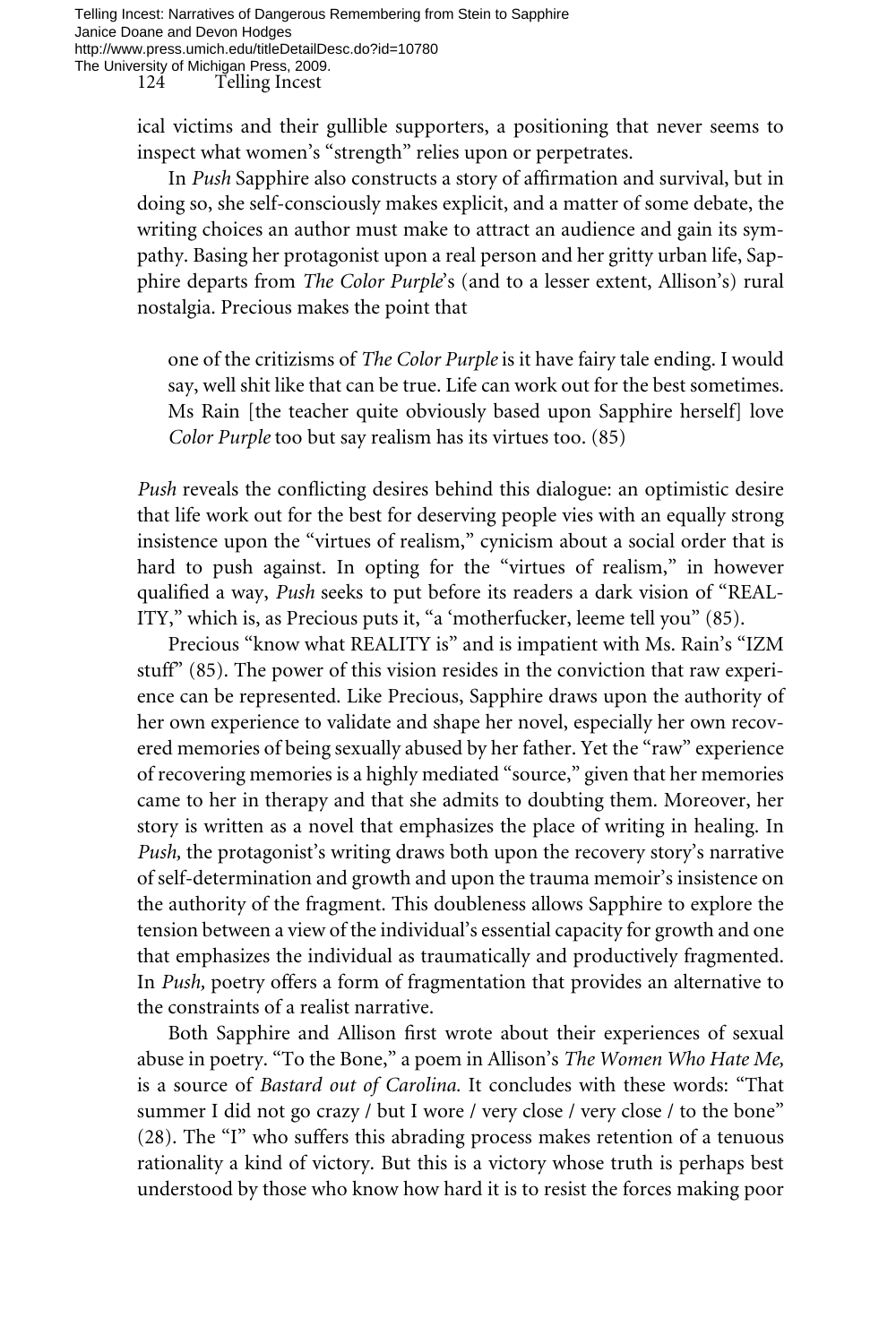women into something hard and senseless. The power of the bone as sign of victimage and source of authority is also figured in Sapphire's first book of poetry, *American Dreams.* In Sapphire's poem, "poem for jennifer, marla, tawana& me" the speaker is shattered, yet her "bones" become both weapons and tools for changing the patriarchal world.

*American Dreams* is dedicated to "the child within us all," a dedication meant to embrace all readers. Inner child therapies, as Marilyn Ivy observes, assume that many people are adult survivors of childhood violence who need to be reparented and healed so that they can experience "growth." Ivy agrees that inner child therapies are an "index of widespread pain in the United States" caused by a violent "American capitalism that fosters compulsive gratifications in an all-too-real foreclosure of childhood." But she also worries about a logic that assumes the dysfunctional family to be a "cross-cultural" verity, a belief that forecloses any attention to race or class or social history (243). The end result of these therapies, she argues, is to shift awareness from an analysis of historical contexts and economic conditions, in which race, gender, and class inform the mistreatment of children in specific ways, to the inner core of bourgeois individuals. Since the incest novel is a way of entering into the life of an abused child, imagined from the point of view of the adult who is writing, Ivy's worries are a useful way of thinking about the challenges faced by Allison, who wants to contextualize the abused child, and by Sapphire, who wants to engage the sympathy of her readers for children who are not just "inside" but who suffer sexual abuse, racism, and poverty "outside." To get readers to identify with children vilified in mainstream culture, it may be strategic to ask readers to identify with "inner children" so as to facilitate sympathetic identification with "inner city children." But this form of identification, as Ivy points out, may also function to displace the social/political with a universalized personal sphere.

Sapphire develops the humanity of Precious so that the reader fully appreciates the waste of her life and potential and understands that child members of the black urban poor fully deserve resources and opportunities to grow, imagining these resources as primarily educational. As does Allison, Sapphire humanizes her narrator to make the case that threatened poor children should be listened to and given the resources to help them achieve their dreams of educational attainment—and of escape. Although this is an innocuous plea for sharing opportunity that does not even explicitly attack institutionalized pressures to deny simple human need, Sapphire's writing is scandalizing because it features luridly brutal and brutalized subjects. As Vaughn Carney scathingly put it in his *Wall Street Journal* review of *Push* and its marketers:

Why does the publishing industry have this morbid fascination with the most depraved, violent, misogynist, vulgar, low-life element in the African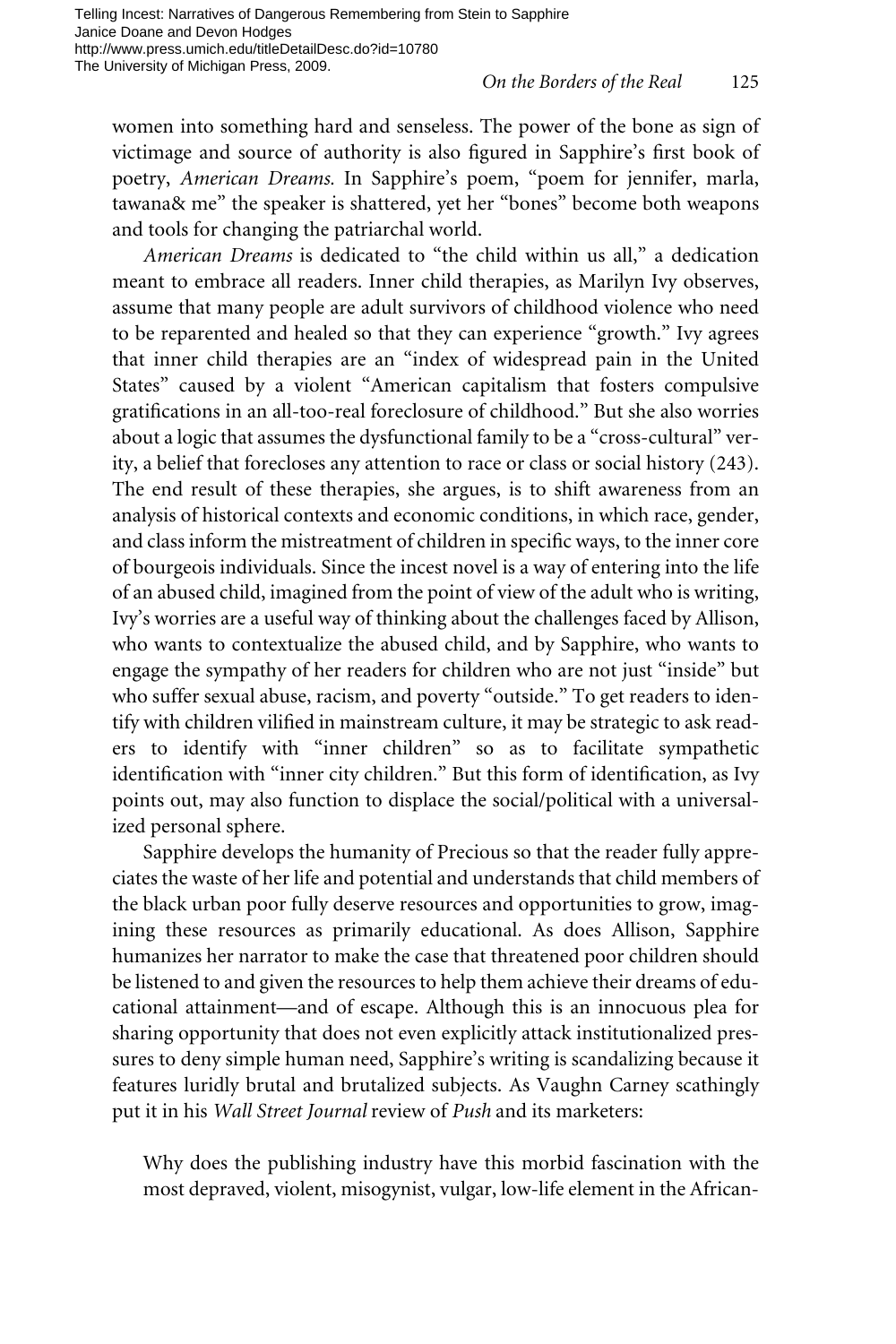American experience? . . . I resent having my people defined by the lowest elements among us. To see the majority of African-Americans as shards of a degraded and dysfunctional monolith is hugely insulting and unfair. (A14)

Carney is responding to a problem that Ellison and Morrison also had to face: the tendency to associate depictions of black poverty and sexual violence with "authentic" black life. Pointing to Sapphire's five-hundred-thousand-dollar advance for her novel, a reviewer in *Newsweek* notes the "tremendous appetite for minority voices" that publishers feed with novels like *Push,* a process of "feeding" that Susan Willis has linked to the consuming audience of a dominant white culture that "seems to have an insatiable need for the ethnic and new," a need related to the demand that "marginal groups be authentic" (180–82).

Of course, her hostile reviewers do not think that Sapphire takes any risks to tell the black incest victim's story. Instead, they believe that she gives the dominant culture exactly what it wants. This view of Sapphire's *Push* echoes the fears of the black college administrators about Trueblood telling his story to a voyeuristic white audience that rewards him with money. But the lesson of *Push*'s publication history could be understood in a different way. Certainly, Sapphire has much more support for breaking the incest victim's silence and shaping her narrative than Morrison did in 1970. The marketable promise of authenticity, the evolution of the incest novel into a popular genre, the recovery movement, all work to provide Sapphire with a sympathetic, affluent audience (even before the novel was published, an excerpt had appeared in the *New Yorker*). Yet despite her large advance, Sapphire has refused to negotiate with Hollywood for the film rights. She has not, then, encouraged the further mass commodification of her novel in a form where she would lose authorial control: "To have a child sitting in the audience look up and feel shame . . . that could really happen. . . . At some point I do have control" (Powers, B2). Here, the author asserts control by presenting her story only to a smaller, more privileged group of adult readers who, to judge by the attention her novel received, as well as many positive reviews, have acceded to the novel's demand that they value the abused child as "precious."

Further, in her novel itself, Sapphire challenges those who would see the "majority of African-Americans as a . . . dysfunctional monolith" by using a realist focus on individuals, all of whom manage both to use the system and to find the loopholes of benefit to themselves. Yet even in doing so, Sapphire does not shy away from the destructive consequences of the individualist credo, depicted in the opportunism of adults like Precious's parents. When the book opens, Precious is sixteen and pregnant for the second time by her exploitative father. Precious's mother is figured as an obese woman who force-feeds Pre-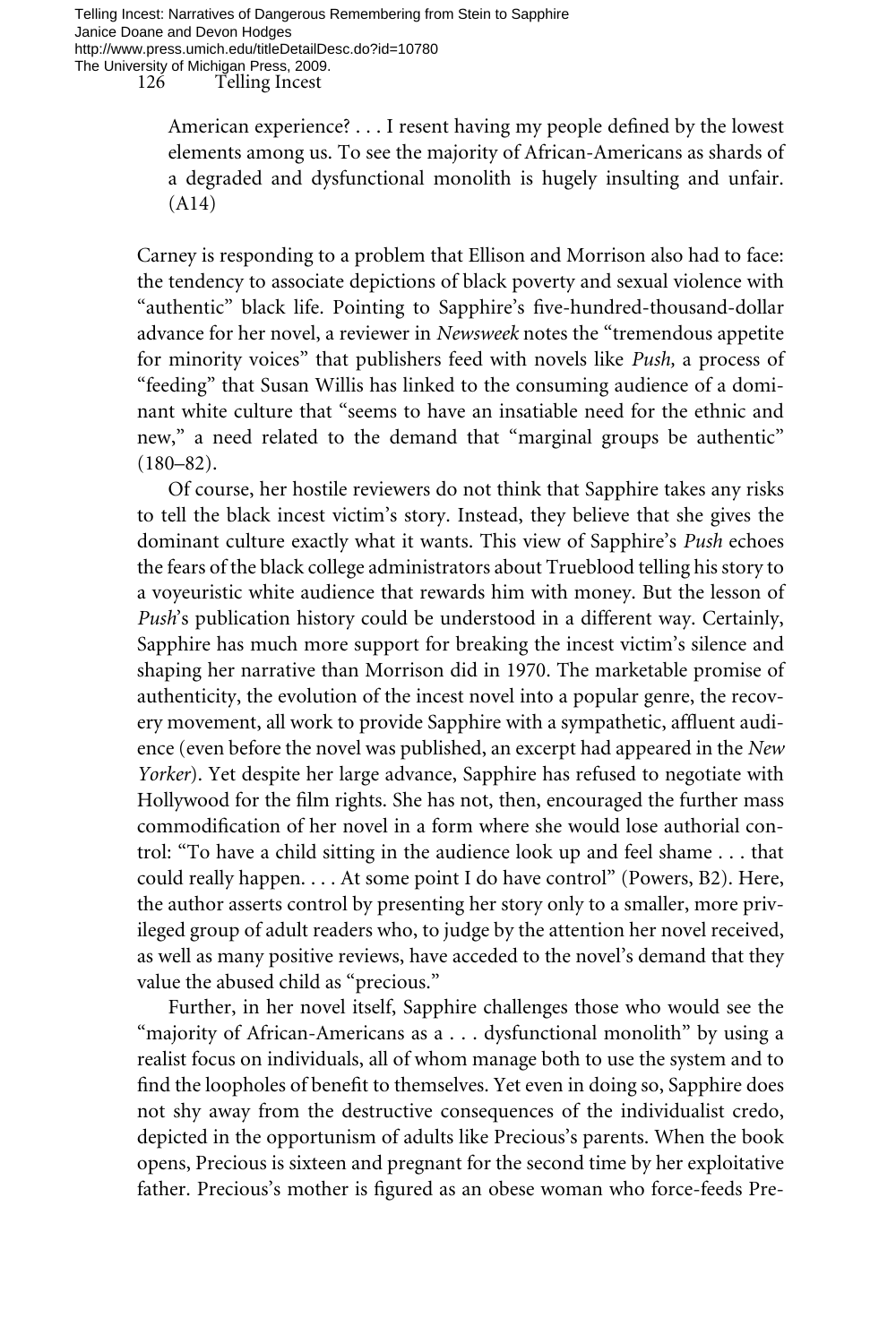## *On the Borders of the Real* 127

cious and devours food herself, while also verbally and physically abusing her daughter and stealing the money that should be used to provide for Precious's first child. Although it is possible to see these parents as themselves victims of a greedy and narcissistic society, their brutality is so unqualified in the novel that they simply seem evil rather than socially and economically deprived.

Precisely because Precious's parents, unlike the Boatwrights in *Bastard out of Carolina*, lack any self-awareness or redeeming moments of self-reflection, anger at them is a more available response. Their brutality thus works to create more sympathy for their victim, who, like Bone, is not to blame and yet not innocent. Precious is overweight, self-hating, rebellious, and totally illiterate, though she goes to school every day and has been promoted to the ninth grade. She admits that she continues to live only because "Ain' no plug to pull out" (35). The risks Sapphire takes in focusing upon Precious's trauma and recovery are those that we have already seen are associated with the recovery model itself. False-memory advocates might see in *Push*'s depiction of Precious's parents clear evidence that "monsters" are being created here. And to emphasize Precious's resourcefulness is to appear to participate in the all-American ethic of individualism and its celebration of the will to "push." Yet if Sapphire's novel is implicated in oppressive ideological formulations, her invention of Precious also implicitly argues that culturally prized ideas about self-determination can be a resource for a disenfranchised, nearly invisible teenager.

To construct, as Sapphire does, welfare parents as wicked, lazy, and greedy is also to take the risk of confirming the cultural deficiency model: underclass parents cause their children to suffer. Sapphire makes it difficult to blame anyone but Precious's monstrous parents for her victimization. Giving voice to the victim, Sapphire follows Walker's lead in *The Color Purple,* but she does not share her strategy for letting the perpetrator—"Pa not Pa"—off the hook. Instead, Sapphire immerses the reader in Precious's point of view and language and welcomes the reader's anger on Precious's behalf. Anger about Precious's victimization is undoubtedly intensified by Sapphire's depiction of the social and economic conditions that both create the dehumanizing situation in which the narrator lives and are integral to her consciousness and language. But the contexts in which incest takes place and that are defined as a cause for anger in *Bastard out of Carolina* and in Ellison's and Morrison's novels are less of a target in *Push.* Unlike Pecola, who is annihilated by her circumstances, Precious always finds some lifesaving crumb within her experience to nurture a growing healthy sense of self. She also finds an "angel" in every situation, in keeping with *Push*'s epigraph from *The Talmud:* "Every blade of grass has its Angel that bends over it and whispers, 'Grow, grow.'" Like Morrison, Sapphire makes use of a natural metaphor to suggest that there is something outside the social and economic, a life force that in Morrison's novel is utterly destroyed and in Sapphire's novel is irrepressible. But in some ways there is more to be optimistic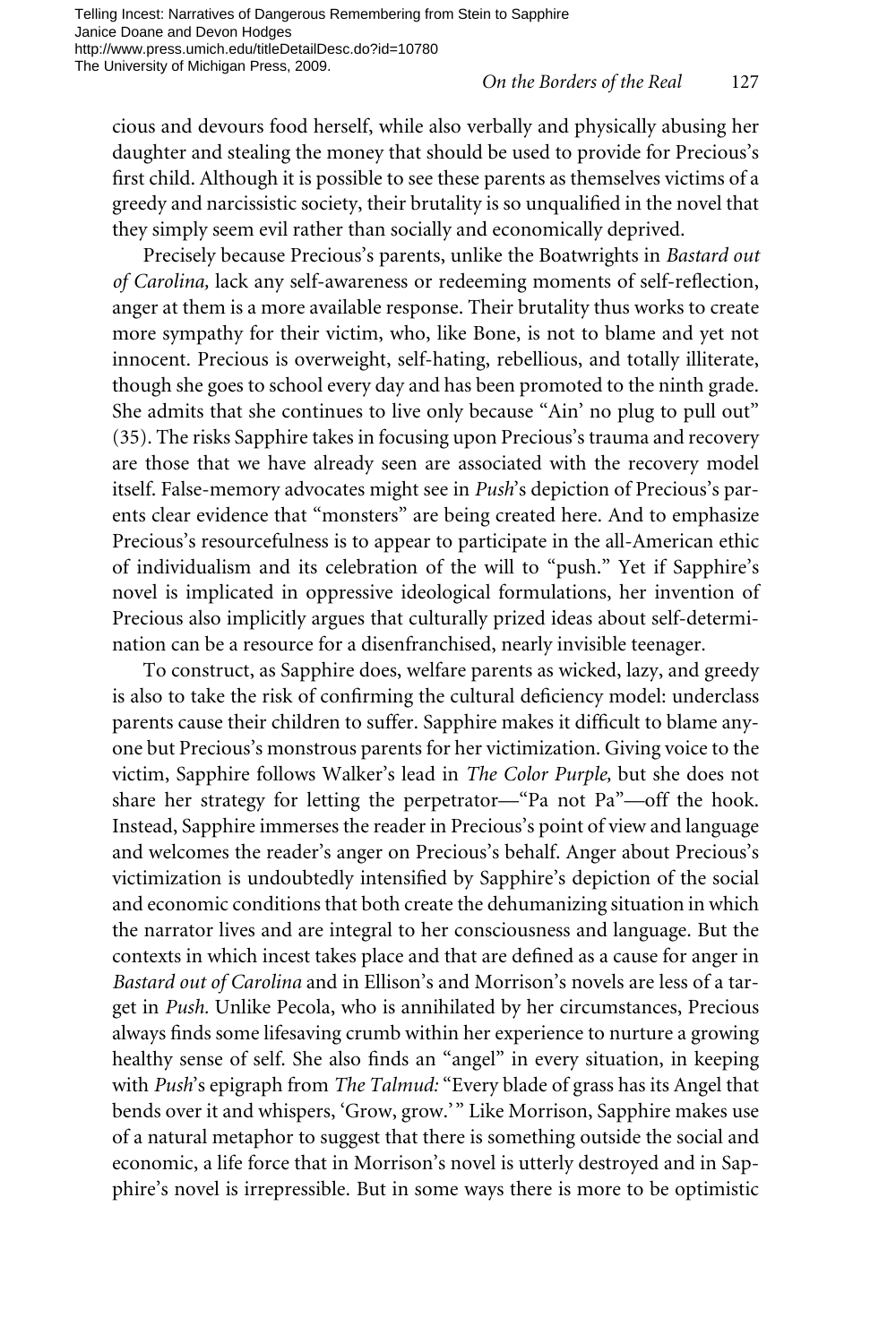about in 1996. Clearly incest is not the big secret in either the black or the white communities that it once was—and it is no longer understood as the problem of one class. Hundreds of books have been written discussing the effects of trauma and suggesting the means of recovery. And even the socially marginal Precious ends up going to several recovery groups. Sapphire is assured of an audience who, far from being offended by the topic, want to see it explored.

In *Push,* not only does the incest victim tell her own story, but the story is almost exclusively about her coming into language and the development of her self and of her growth as an authority. Sapphire borrows freely from, but also implicitly criticizes, the central therapeutic technique for incest survivors: journal writing. As we have already seen, Bass and Davis's *The Courage to Heal* features many samples of journal entries, always articulate, that reveal as much about the class of these writers as about their past experiences—and the conventions for narrating them. If memory is linked to a process of rehearsal, then some people have greater access than others to visible, powerful means of rehearsal. Precious cannot even write prayer letters, as Celie does. When her lesbian feminist teacher, Ms. Rain, announces that students in her pre-G.E.D. class have a daily assignment to "write in our notebooks," Precious responds, "How we gonna write if we can't read? Shit, how we gonna write if we can't write!" (51). Precious has to start with the alphabet. Through oral testimony and some third-person narration, Sapphire somewhat awkwardly holds the novel at the edge of literacy until Precious acquires enough pieces of the alphabet to write to her teacher, who offers Standard English translations in parenthesis: "Dr Miz Ms Rain, all yr I sit cls I nevr lren (all years I sit in class I never learn) bt I gt babe agn Babe bi my favr (but I got baby again Babe by my father)" (71).

Recovery, in texts like *The Courage to Heal,* means not only healing from incest through journal writing and groups, but recovering memories of it. But in *Push,* as in *Bastard out of Carolina,* forgetting abuse is not an option: "what i got to rmember i nevr dun forgit" (102). What Precious *does* recover is the ability to live in the present and to hope for a future. But the novel so vividly renders the effect of trauma upon Precious's ability to construct a coherent account of what has happened and is happening to her that she fits the model of women who dissociate—and forget—their abuse. Precious, then, is an amalgam of the survivor who forgets and the survivor who remembers. Precious "spaces out" so frequently that she loses track of where she is and what people are saying to her. In these lost moments of time, she is "remembering," but this is hardly a straightforward process. Early in the novel, Precious describes her memories as a process that continually whirls the past into the present "like clothes in the washing machine at laundry mat—round 'n round, up 'n down" (23). Rather than the popular "camcorder" or "computer" metaphors that lend a much debated "truth" to recovered memories, Precious's memories are shift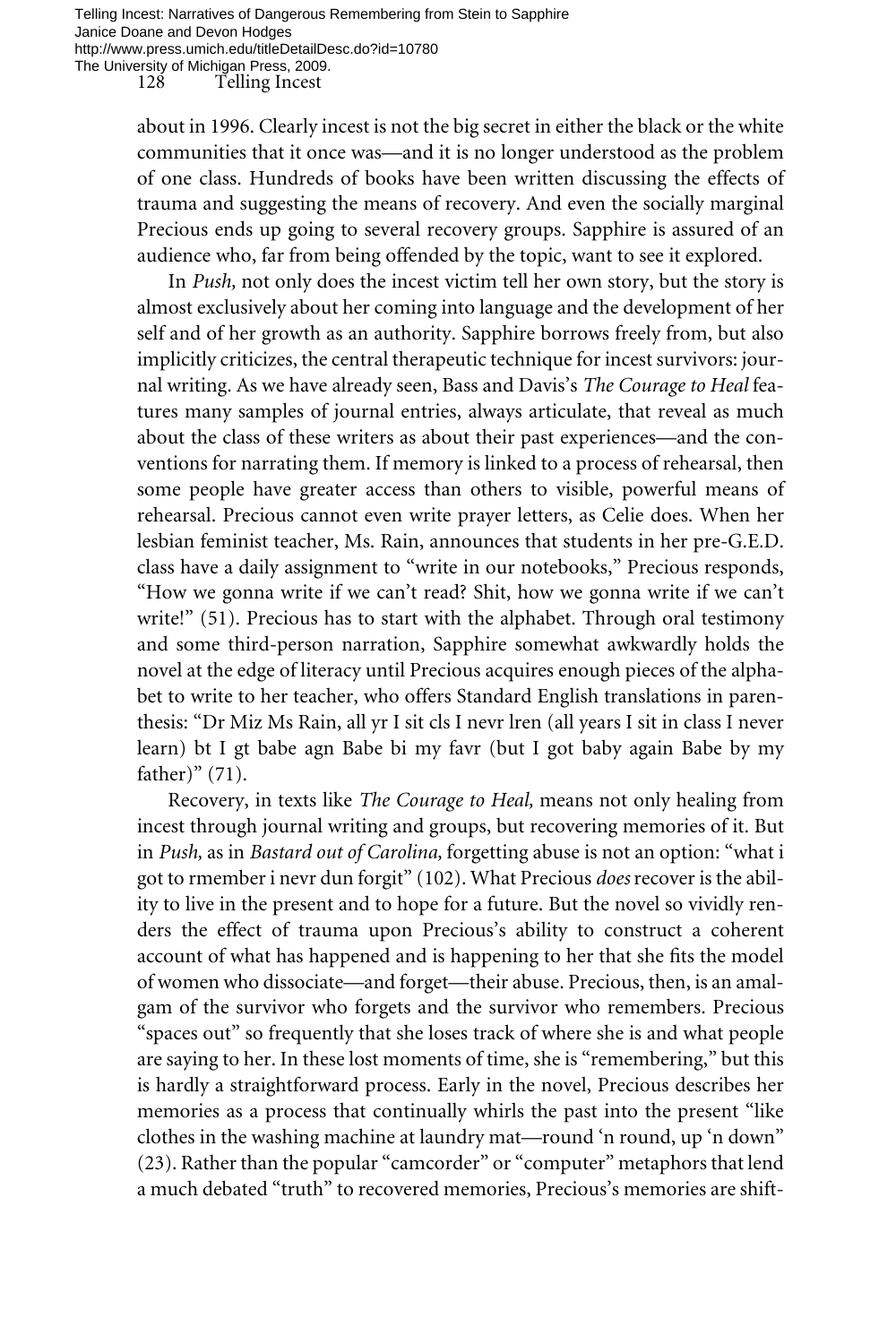ing and agitated by what she has seen and absorbed from television—its happy families and prosperous middle-class citizens—as well as by her own dreams and nightmares. Memory is imagined as a set of displacements—and subject to the power of a machine, which is at once a figure for the mind and for the social order that may leave Precious homeless at any time.

Part of the courage of the novel is its refusal to relinquish to a straightforward narrative line its complicated sense of memory and of the difficulties of gaining a voice. As Precious's life story is shaped into a familiar—because linked to stories of recovery—narrative order, Precious's writing becomes more and more like poetry than a coherent prose story with a beginning, middle, and happy ending. Poetry, then, energizes a disruption to a more blandly predictable narrative structure. The page literally opens up, with small lines of Precious's poetry surrounded by much white space and followed, in smaller italicized print, by Ms. Rain's translations. After Precious narrates her discovery that she is HIV-positive, Precious's journal entries, untranslated by Ms. Rain, begin to predominate. Ironically, as Precious's voice grows stronger and her literacy skills increase, the text seems to graphically fall apart—words are crossed out; drawings and arrows are included.

What does poetry offer that a prose narrative cannot? Poetry speaks a different language, in Precious's case, the language of an illiterate and impoverished child who has experienced traumatic abuse and whose subjectivity has been constituted within experiences of fragmentation. Through poetry, the linear recovery tale of growth and recovery is disrupted by a discourse of circling and shattering that has resonance with work on the long-term effects of violence on traumatized subjects. The textual fragmentation that marks Precious's poetry brings experiences of subordination, of psychological and social trauma, into view. Because of her illiteracy, Precious writes in fragments. She cannot write prayer letters as Celie does in *The Color Purple*(how did Celie gain access to writing and, without much difficulty, to middle-class discourse?). Yet if Precious's poetry demonstrates her distance from such language practices, it also proves that she is "somebody" despite her inability to express herself in Standard English (35).

Poetry, a learned form of articulation, allows Precious to bypass rules of syntax (poetic license), giving her access to a lyric subjectivity that her illiteracy denies her. Indeed, illiteracy, when transformed though education into poetry, becomes a sign of enhanced creativity and resistance. The open spaces surrounding the poems, whose lines are often only one word, correspond to the opening of Precious's own mind and vistas, but also encourage, as poetry does, the reader's own active participation in creating meaning. In this way, *Push* breaks and refashions silence in a new way. Fragmentation, then, is a sign of agency even as it marks Precious's vulnerability.

By formally opening up the text to many possible interpretations, Sapphire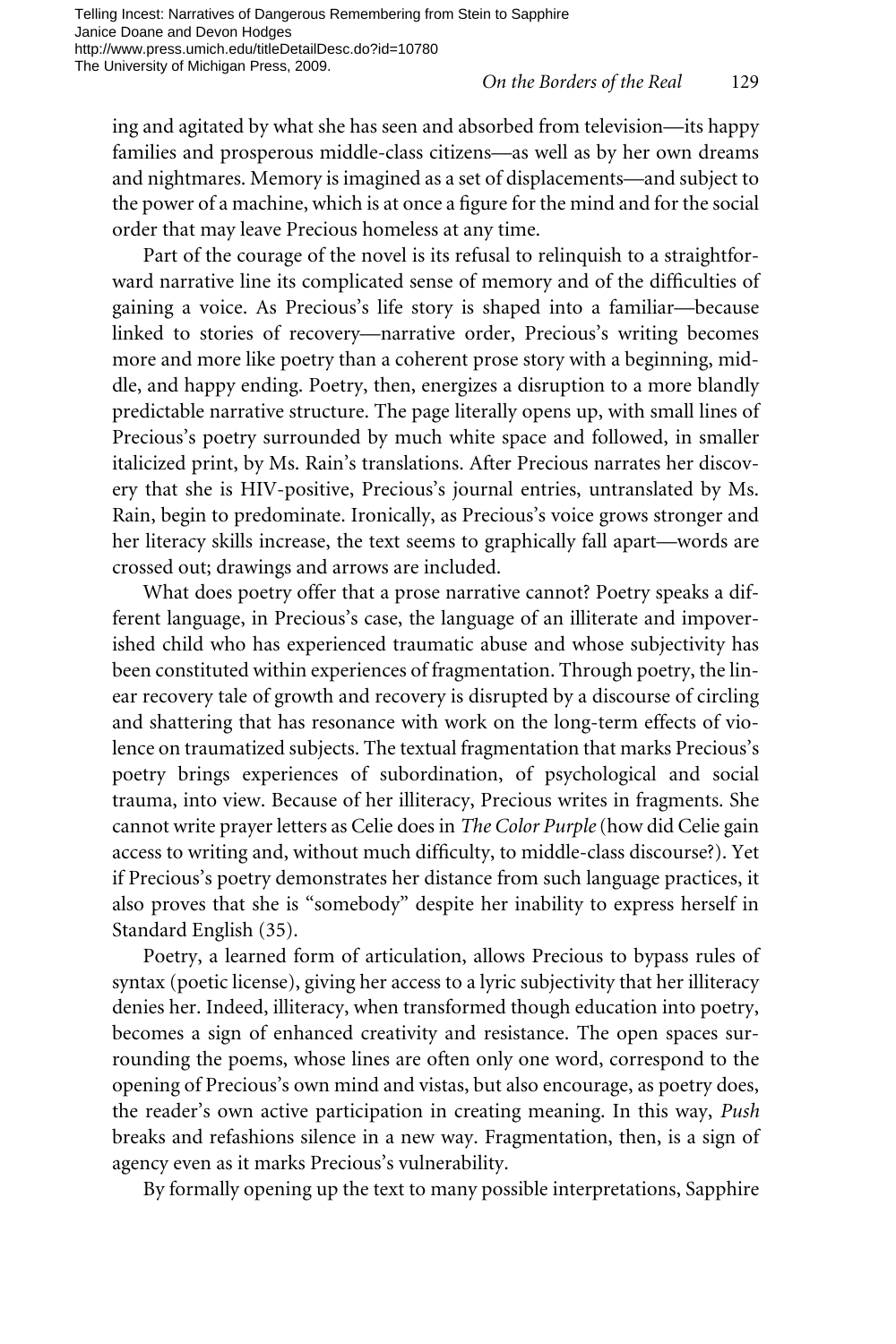insures that a triumphant ending is no longer the necessary one. *Push* contains two endings. The first ending makes *Push* into a recovery story. Precious sits in a place called the Advancement House. Sun is coming in the window and shining on her son, "an angel child" (142). Her thoughts about the future are optimistic. Maybe there will be a cure for AIDS. Maybe it is enough to appreciate the beauty of the moment, her son's beauty, and her own. And yet the reader gets a choice. It is possible to stop there, but *Push* also includes an appendix, Ms. Rain's class book, written by her students, and called, "Life Stories." This section is in a different typeface, and it is not paginated.

The violence in these stories makes the point that, feminist teachers and recovery stories notwithstanding, female students are not free from the violent imposition of patriarchal power. The stories depict a world in which fathers abuse daughters; sons are favored; girls are punished for queer sexuality. Ms. Rain has nurtured her students' sense of self and taught them to refuse being declared deviant, but they have not become survivors for whom "reality" is no longer a "motherfucker." The appendix begins and ends with poetry, but now poetry pulls the reins in on an utopian ending by insisting that what Precious has to say is no fairy tale: it is not a familiar Mary-had-a-little-lamb story that leads to laughing and playing at school. Precious writes, "marY had a little lamb / but I got a kid / and HIV / that follow me / to school / one day." After this poem, prose narratives by her classmates suggest that what follows them to school is also a history of violence.

Sapphire allows Precious to push about as far as she can. The community of nurturing women Precious discovers are all clients and employees of a welfare system that is itself threatened. Yet compassionate and well-intentioned individuals use its resources to push for alternatives that suggest a different, more communal and cooperative social order. *Push,* then, struggles with and pushes against forces of economic and social disenfranchisement by a forceful emphasis upon the determination and subversive resourcefulness of individuals, who succeed in opening up at least some new space. Yet Precious's final poem, and the final words of the novel—"tick / tock"—remind the reader that there is not much time for Precious left, that even the most courageous and resourceful individuals are flattened by the bone-crushing momentum of a system that depends on the regular wastage of human resources.

*Bastard out of Carolina* and *Push* work to crack open the more linear recovery story even as both novels draw upon its conventions. As we have seen, the contradictory impulses fueling Allison's novel, the silences and gaps that these create, are not explicitly highlighted in the telling of the tale. Nonetheless, Bone's anger and meanness challenge expectations about both the guilt *and* the innocence of the victim, her mother, and her class while also exposing the limits of the virtues of the middle class. In *Push,* Sapphire makes gaps in the story more visible—and more linked to traumatic experience—by formally opening